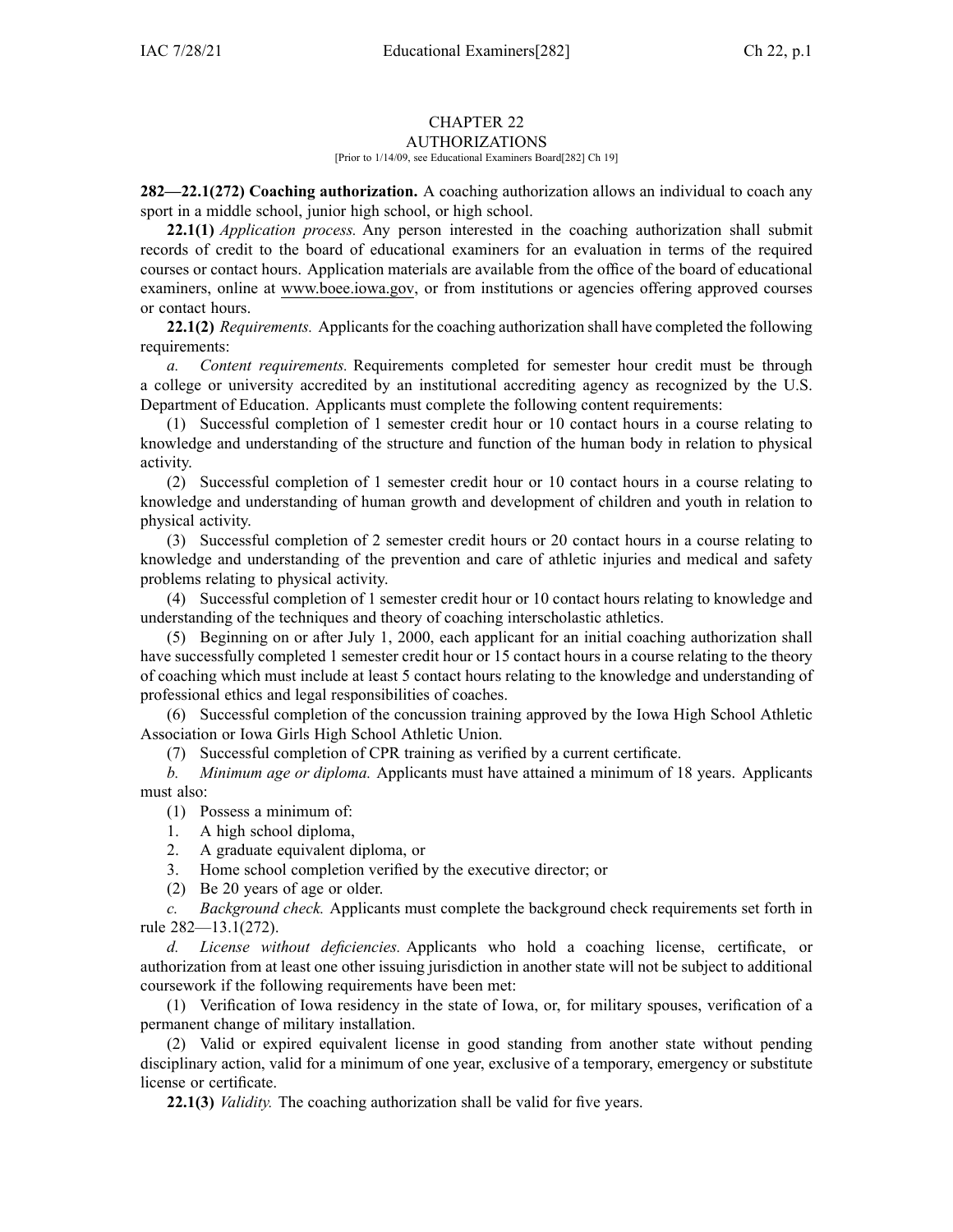**22.1(4)** *Renewal.* The authorization may be renewed upon application and verification of successful completion of:

*a.* Renewal activities. Applicants for renewal of <sup>a</sup> coaching authorization must:

(1) Successfully complete five planned renewal activities/courses related to athletic coaching approved in accordance with guidelines approved by the board of educational examiners. Additionally, each applicant for the renewal of <sup>a</sup> coaching authorization shall have completed one renewal activity/course relating to the knowledge and understanding of professional ethics and legal responsibilities of coaches.

(2) Annually complete the concussion training approved by the Iowa High School Athletic Association or the Iowa Girls High School Athletic Union. Completion of the concussion training may be waived if the applicant is not serving as <sup>a</sup> coach. Attendance at the annual concussion training may be used for <sup>a</sup> maximum of one planned activity/course required in [22.1\(4\)](https://www.legis.iowa.gov/docs/iac/rule/282.22.1.pdf)*"a"*(1).

(3) Complete child and dependent adult abuse trainings. Every renewal applicant must submit documentation of completion of the child and dependent adult abuse trainings pursuan<sup>t</sup> to 282—subrule 20.3(4). These trainings combined may be used for <sup>a</sup> total of one planned activity/course required in [22.1\(4\)](https://www.legis.iowa.gov/docs/iac/rule/282.22.1.pdf)*"a"*(1).

(4) Provide <sup>a</sup> current certificate of CPR training.

*b.* A one-year extension of the applicant's coaching authorization may be issued if all requirements for the renewal of the coaching authorization have not been met. The applicant must complete the concussion training approved by the Iowa High School Athletic Association or the Iowa Girls High School Athletic Union before serving as <sup>a</sup> coach. The one-year extension is not renewable. The fee for this extension is found in [282—Chapter](https://www.legis.iowa.gov/docs/iac/chapter/282.12.pdf) 12.

**22.1(5)** *Revocation and suspension.* Criteria of professional practice and rules of the board of educational examiners shall be applicable to the holders of the coaching authorization. An ethics complaint may be filed if <sup>a</sup> practitioner begins coaching <sup>a</sup> spor<sup>t</sup> without current concussion training.

**22.1(6)** *Approval of courses.* Each institution of higher education, private college or university, merged area school or area education agency wishing to offer the semester credit or contact hours for the coaching authorization must submit course descriptions for each offering to the board of educational examiners for approval. After initial approval, any changes by agencies or institutions in course offerings shall be filed with the board of educational examiners.

**22.1(7)** *Transitional coaching authorization.*

*a. Application process.* Any person interested in the transitional coaching authorization shall submit <sup>a</sup> complete application verifying the requirements listed below. Application materials are available from the board of educational examiners online at [www.boee.iowa.gov](http://www.boee.iowa.gov).

*b. Requirements.* Applicants for the transitional coaching authorization shall have completed each of the following requirements:

(1) Verification that the applicant has not completed the coursework required for <sup>a</sup> coaching authorization.

(2) Verification of an offer of <sup>a</sup> coaching position by <sup>a</sup> school or <sup>a</sup> consortium of schools that will additionally verify that:

1. No fully authorized coaching candidates were found after <sup>a</sup> diligent search,

2. The transitional coach will be supervised by <sup>a</sup> licensed athletic director, administrator, or other practitioner serving in <sup>a</sup> supervisory role during the first two weeks of employment, and

3. The supervisor will evaluate the performance of the transitional coach using an evaluation form available on the school's website.

(3) Successful completion of an approved shortened course of training related to the code of professional rights and responsibilities, practices, and ethics specifically developed for transitional coaches.

(4) Successful completion of the child and dependent adult abuse trainings pursuan<sup>t</sup> to 282—subrule 20.3(4).

(5) Successful completion of <sup>a</sup> nationally recognized concussion in youth sports training course.

(6) Verification that the applicant has attained <sup>a</sup> minimum age of 21 years.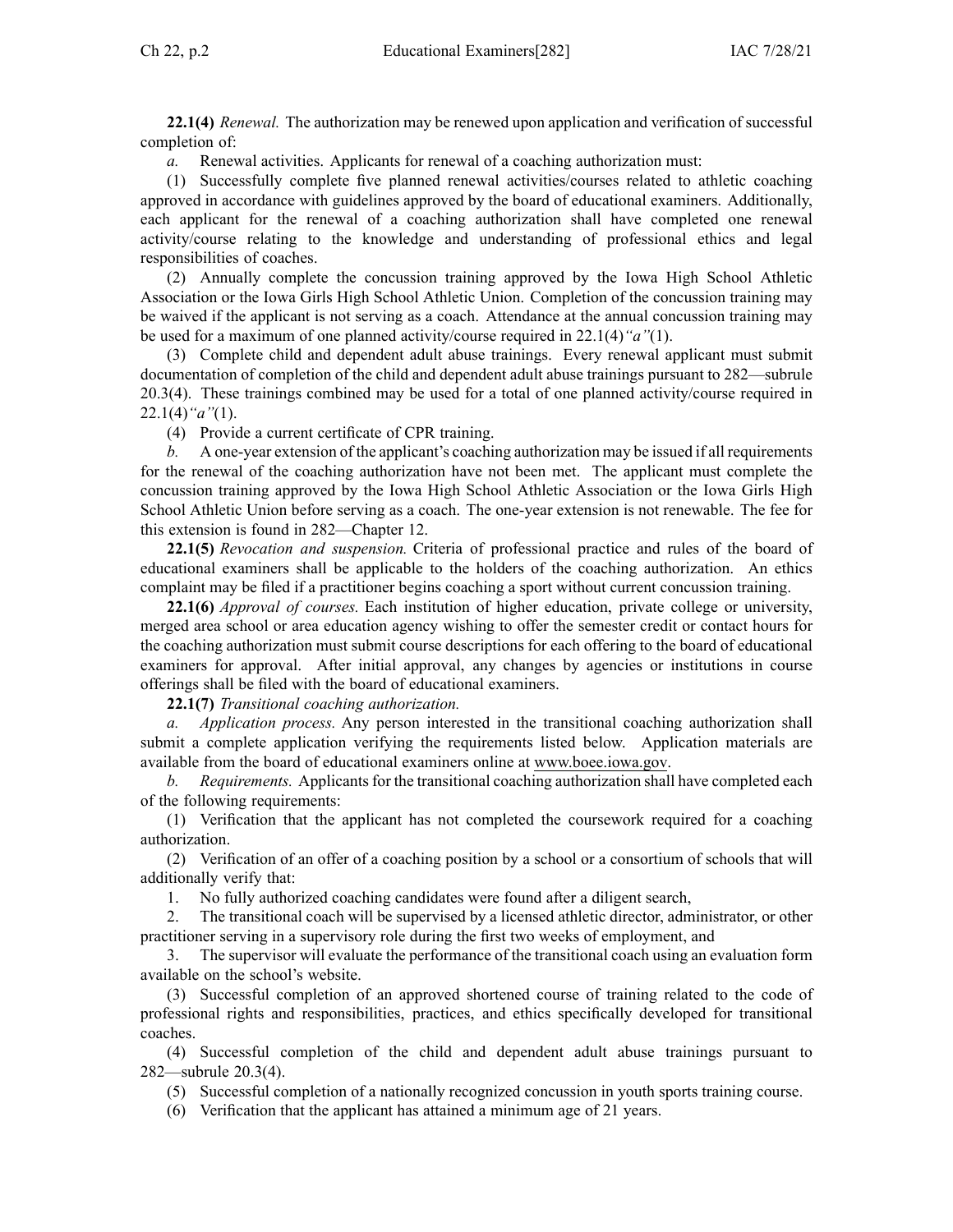(7) Verification of completion of the background check requirements set forth in rule 282—13.1(272).

*c. Validity.* The transitional coaching authorization shall be valid for no more than one year and shall be valid only in the school or consortium of schools making the offer of the coaching position.

*d. Renewal.* The transitional coaching authorization is nonrenewable.

*e. Revocation and suspension.* Criteria of professional practice and rules of the board of educational examiners shall apply to holders of <sup>a</sup> transitional coaching authorization. An ethics complaint may be filed if <sup>a</sup> practitioner begins coaching <sup>a</sup> spor<sup>t</sup> without current concussion training. [**ARC [0865C](https://www.legis.iowa.gov/docs/aco/arc/0865C.pdf)**, IAB 7/24/13, effective 8/28/13; **ARC [0866C](https://www.legis.iowa.gov/docs/aco/arc/0866C.pdf)**, IAB 7/24/13, effective 8/28/13; **ARC [2230C](https://www.legis.iowa.gov/docs/aco/arc/2230C.pdf)**, IAB 11/11/15, effective 12/16/15; **ARC [2588C](https://www.legis.iowa.gov/docs/aco/arc/2588C.pdf)**, IAB 6/22/16, effective 7/27/16; **ARC [2793C](https://www.legis.iowa.gov/docs/aco/arc/2793C.pdf)**, IAB 11/9/16, effective 12/14/16; see Delay note at end of chapter; **ARC [4634C](https://www.legis.iowa.gov/docs/aco/arc/4634C.pdf)**, IAB 8/28/19, effective 10/2/19; **ARC [5321C](https://www.legis.iowa.gov/docs/aco/arc/5321C.pdf)**, IAB 12/16/20, effective 1/20/21; **ARC [5803C](https://www.legis.iowa.gov/docs/aco/arc/5803C.pdf)**, IAB 7/28/21, effective 9/1/21]

**282—22.2(272) Substitute authorization.** A substitute authorization allows an individual to substitute in grades PK-12 for no more than ten consecutive days in one job assignment for <sup>a</sup> regularly assigned teacher who is absent, excep<sup>t</sup> in the driver's education classroom. A school district administrator may file <sup>a</sup> written reques<sup>t</sup> with the board for an extension of the ten-day limit in one job assignment on the basis of documented need and benefit to the instructional program. The executive director or appointee will review the request and provide a written decision either approving or denying the request.

**22.2(1)** *Application process.* Any person interested in the substitute authorization shall submit records of credit to the board of educational examiners for an evaluation in terms of the required courses or contact hours. Application materials are available from the office of the board of educational examiners, online at [www.boee.iowa.gov](http://www.boee.iowa.gov) or from institutions or agencies offering approved courses or contact hours. Degrees and semester hour credits shall be completed through <sup>a</sup> college or university accredited by an institutional accrediting agency as recognized by the U.S. Department of Education.

*a. Requirements.* Applicants for the substitute authorization shall meet the following requirements:

(1) Authorization program. Applicants must complete <sup>a</sup> board of educational examiners-approved substitute authorization program consisting of the following components and totaling <sup>a</sup> minimum of 15 clock hours:

1. Classroom management. This componen<sup>t</sup> includes an understanding of individual and group motivation and behavior to create <sup>a</sup> learning environment that encourages positive social interaction, active engagemen<sup>t</sup> in learning, and self-motivation.

2. Strategies for learning. This componen<sup>t</sup> includes understanding and using <sup>a</sup> variety of learning strategies to encourage students' development of critical thinking, problem solving, and performance skills.

3. Diversity. This componen<sup>t</sup> includes understanding how students differ in their approaches to learning and creating learning opportunities that are equitable and are adaptable to diverse learners.

4. Ethics. This componen<sup>t</sup> includes fostering relationships with parents, school colleagues, and organizations in the larger community to suppor<sup>t</sup> students' learning and development and to be aware of the board's rules of professional practice and competent performance.

(2) Degree or certificate. Applicants must have achieved <sup>a</sup> minimum of an associate's degree or 60 semester hours of college coursework.

(3) Minimum age. Applicants must have attained <sup>a</sup> minimum age of 21 years.

(4) Background check. Applicants must complete the background check requirements set forth in rule [282—13.1](https://www.legis.iowa.gov/docs/iac/rule/282.13.1.pdf)(272).

*b. Additional requirements.* An applicant under this subrule shall be granted <sup>a</sup> substitute authorization and will not be subject to the authorization program coursework if the following additional requirements have been met:

(1) Verification of Iowa residency or, for military spouses, verification of <sup>a</sup> permanen<sup>t</sup> change of military installation.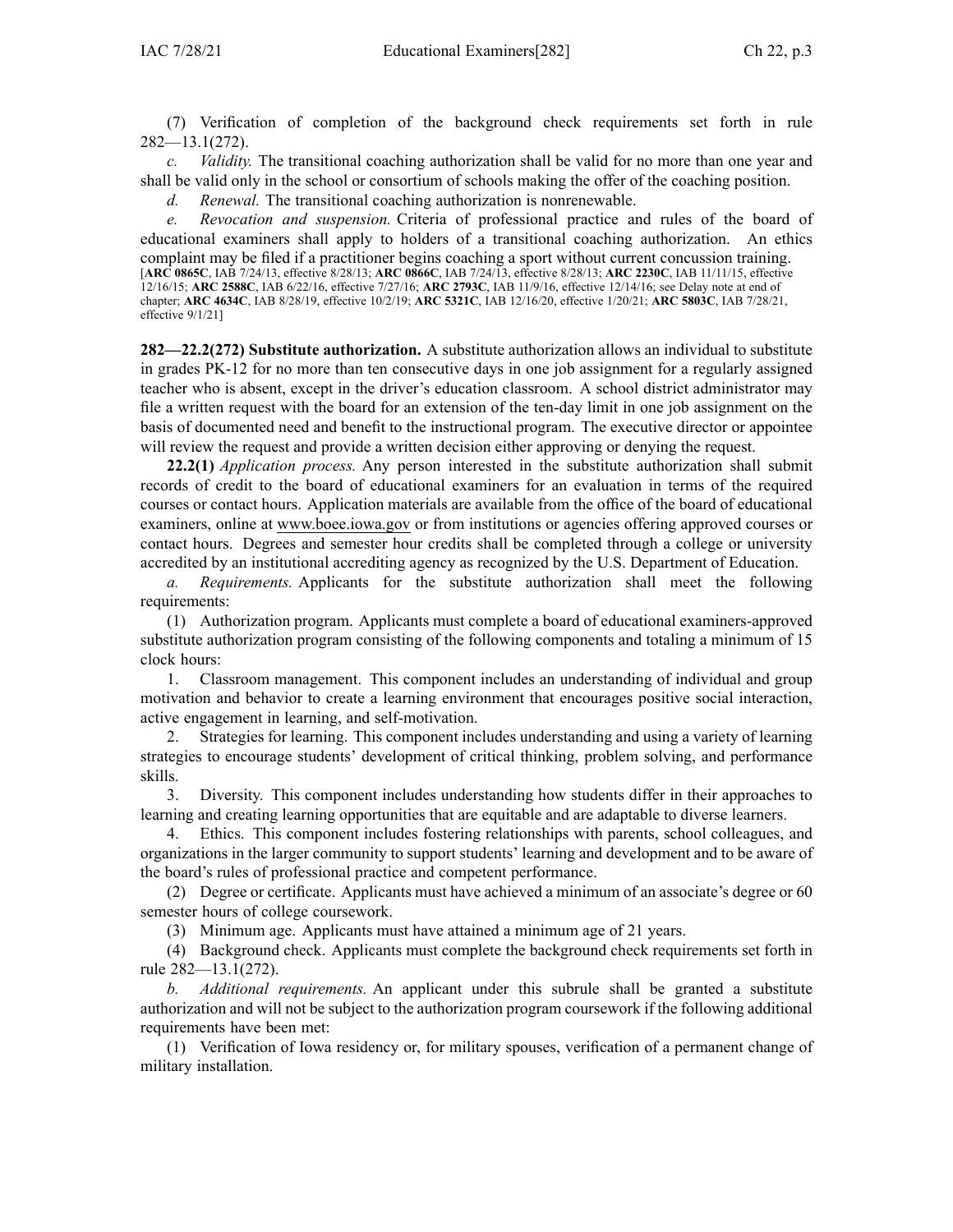(2) Valid or expired substitute authorization in good standing from another state without pending disciplinary action, valid for <sup>a</sup> minimum of one year, exclusive of <sup>a</sup> temporary, emergency license or certificate.

*c. Validity.* The substitute authorization shall be valid for five years.

*d. Renewal.* The authorization may be renewed upon application and verification of successful completion of:

(1) Renewal units. Applicants for renewal of the substitute authorization must provide verification of <sup>a</sup> minimum of two licensure renewal units or semester hours of renewal credits.

(2) Child and dependent adult abuse trainings. Every renewal applicant mustsubmit documentation of completion of the child and dependent adult abuse trainings pursuan<sup>t</sup> to [282—subrule](https://www.legis.iowa.gov/docs/iac/rule/282.20.3.pdf) 20.3(4).

**22.2(2)** *Revocation and suspension.* Criteria of professional practice and rules of the board of educational examiners shall be applicable to the holders of the substitute authorization.

**22.2(3)** *Approval of courses.* Each institution of higher education, private college or university, merged area school or area education agency wishing to offer the semester credit or contact hours for the substitute authorization must submit course descriptions for each offering to the board of educational examiners for approval. After initial approval, any changes by agencies or institutions in course offerings shall be filed with the board of educational examiners.

[**ARC [7745B](https://www.legis.iowa.gov/docs/aco/arc/7745B.pdf)**, IAB 5/6/09, effective 6/10/09; **ARC [0865C](https://www.legis.iowa.gov/docs/aco/arc/0865C.pdf)**, IAB 7/24/13, effective 8/28/13; **ARC [1087C](https://www.legis.iowa.gov/docs/aco/arc/1087C.pdf)**, IAB 10/16/13, effective 11/20/13; **ARC [1720C](https://www.legis.iowa.gov/docs/aco/arc/1720C.pdf)**, IAB 11/12/14, effective 12/17/14; **ARC [2230C](https://www.legis.iowa.gov/docs/aco/arc/2230C.pdf)**, IAB 11/11/15, effective 12/16/15; **ARC [2528C](https://www.legis.iowa.gov/docs/aco/arc/2528C.pdf)**, IAB 5/11/16, effective 6/15/16; **ARC [3633C](https://www.legis.iowa.gov/docs/aco/arc/3633C.pdf)**, IAB 2/14/18, effective 3/21/18; **ARC [4634C](https://www.legis.iowa.gov/docs/aco/arc/4634C.pdf)**, IAB 8/28/19, effective 10/2/19; **ARC [4635C](https://www.legis.iowa.gov/docs/aco/arc/4635C.pdf)**, IAB 8/28/19, effective 10/2/19; **ARC [5303C](https://www.legis.iowa.gov/docs/aco/arc/5303C.pdf)**, IAB 12/2/20, effective 1/6/21; see Delay note at end of chapter; **ARC [5803C](https://www.legis.iowa.gov/docs/aco/arc/5803C.pdf)**, IAB 7/28/21, effective 9/1/21]

### **282—22.3(272) School business official authorization.**

**22.3(1)** *Application for authorization.* Effective July 1, 2012, <sup>a</sup> person who is interested in <sup>a</sup> school business official authorization will be required to apply for an authorization.

**22.3(2)** *Responsibilities.* A school business official authorization allows an individual to perform, supervise, and be responsible for the overall financial operation of <sup>a</sup> local school district.

**22.3(3)** *Application process.* Any person interested in the school business official authorization shall submit records of credit to the board of educational examiners for an evaluation in terms of the required courses or contact hours. Application materials are available from the office of the board of educational examiners, online at [www.boee.iowa.gov](http://www.boee.iowa.gov/), or from institutions or agencies offering approved courses or contact hours. Degrees and semester hour credits shall be completed through <sup>a</sup> college or university accredited by an institutional accrediting agency as recognized by the U.S. Department of Education.

**22.3(4)** *Specific requirements for an initial school business official authorization.* Applicants for an initial school business official authorization shall have completed the following requirements:

*a. Education.* Applicants must have <sup>a</sup> minimum of an associate's degree in business or accounting or 60 semester hours of coursework in business or accounting of which 9 semester hours must be in accounting.

If the applicant has not completed 9 semester hours in accounting but has 6 or more semester hours in accounting, the applicant may be issued <sup>a</sup> temporary school business official authorization valid for one year.

(1) A temporary initial school business official authorization may be issued if requested by the district. A district administrator may file <sup>a</sup> written reques<sup>t</sup> with the executive director for an exception to the minimum content requirements on the basis of documented need and benefit to the district. The executive director will review the reques<sup>t</sup> and provide <sup>a</sup> written decision either approving or denying the request.

(2) If the 9 semester hours of accounting are not completed within the time allowed, the applicant will not be eligible for the initial school business official authorization.

(3) If the applicant received <sup>a</sup> temporary school business official authorization, then the initial school business official authorization shall not exceed one year.

*b. Minimum age.* Applicants must have attained <sup>a</sup> minimum age of 18 years.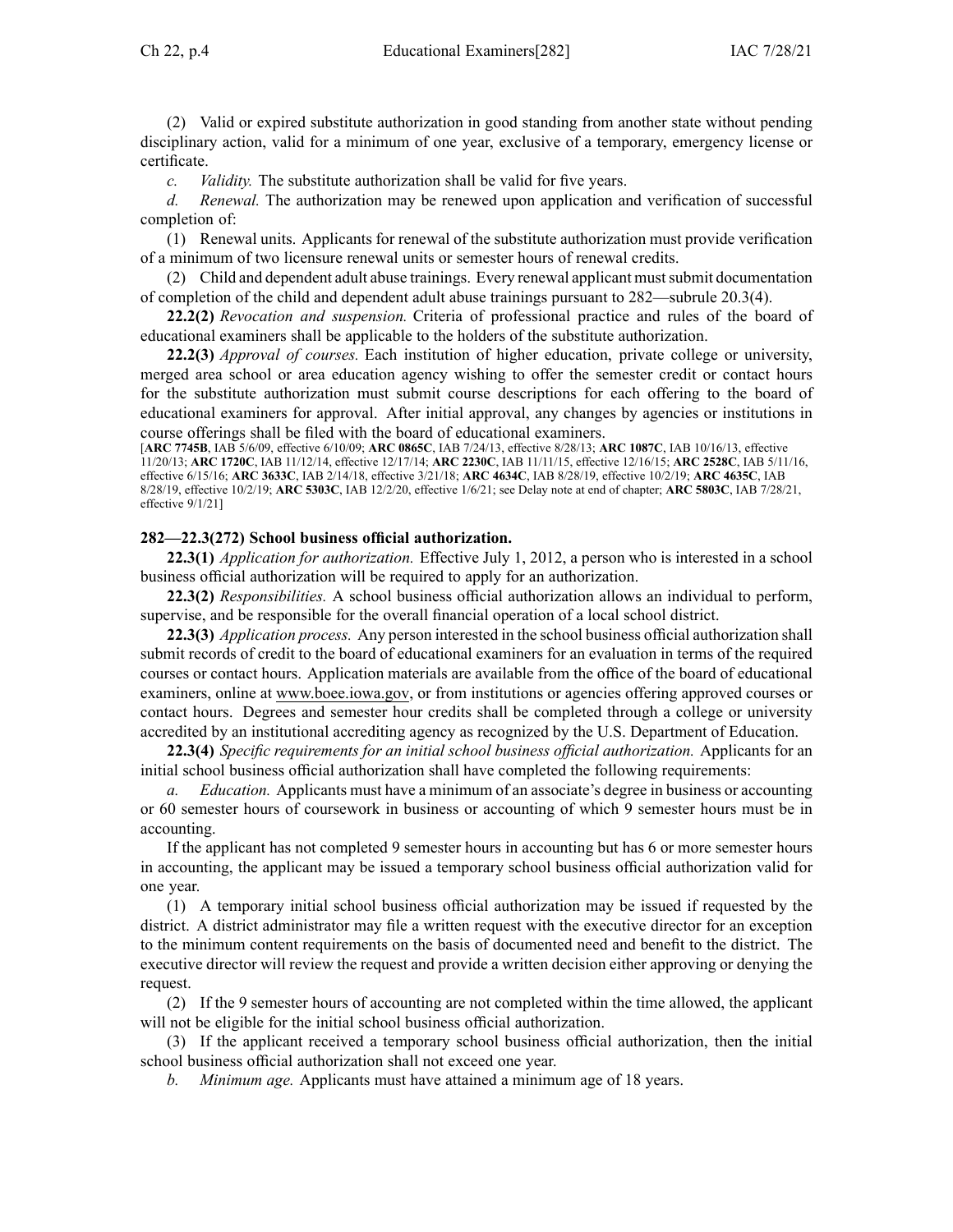*c. Background check.* Applicants must complete the background check requirements set forth in rule [282—13.1](https://www.legis.iowa.gov/docs/iac/rule/282.13.1.pdf)(272).

**22.3(5)** *Specific requirements for <sup>a</sup> standard school business official authorization.*

*a.* A standard school business official authorization will be valid for three years and may be issued to an applicant who meets the requirements set forth in subrules [22.3\(3\)](https://www.legis.iowa.gov/docs/iac/rule/282.22.3.pdf) to [22.3\(5\)](https://www.legis.iowa.gov/docs/iac/rule/282.22.3.pdf).

*b.* Requirements.

(1) Applicants must complete 9 semester hours or the equivalent (1 semester hour is equivalent to 15 contact hours) in an approved program in the following areas/competencies:

1. Accounting (GAAP) concepts: fund accounting, account codes, Uniform Financial Accounting.

2. Accounting cycles: budgets, payroll/benefits, purchasing/inventory, cash, receipts, disbursements, financial reporting, investments.

3. Technology: managemen<sup>t</sup> of accounting systems, proficiency in understanding and use of systems technology and related programs.

4. Regulatory: Uniform Administrative Procedures Manual, school policies and procedures, administrative procedures, public records law, records management, school law, employment law, construction and bidding law.

5. Personal skills: effective communication and interpersonal skills, ethical conduct, information management, ability to analyze and evaluate, ability to recognize and safeguard confidential information, and accurate and timely performance.

(2) Applicants shall demonstrate completion of or competency in the following:

1. A board of educational examiners ethics program.

2. A mentoring program as described in 281—Chapter 81.

3. The promotion of the value of the school business official's fiduciary responsibility to the taxpayer.

**22.3(6)** *Validity.*

*a.* The initial school business official authorization shall be valid for two years.

*b.* The standard school business official authorization shall be valid for three years.

**22.3(7)** *Renewal.* The authorization may be renewed upon application and verification of successful completion of:

*a.* Renewal activities.

(1) In addition to the child and dependent adult abuse mandatory reporter training listed below, the applicant for renewal must complete 4 semester hours of credit or the equivalent contact hours (1 semester hour is equivalent to 15 contact hours) within the three-year licensure period.

(2) Failure to complete requirements for renewal will require <sup>a</sup> petition for waiver from the board.

*b.* Child and dependent adult abuse mandatory reporter trainings. Every renewal applicant must submit documentation of completion of the child and dependent adult abuse mandatory reporter trainings pursuan<sup>t</sup> to 282—subrule 20.3(4).

**22.3(8)** *Revocation and suspension.* Criteria of professional practice and rules of the board of educational examiners shall be applicable to the holders of the school business official authorization.

**22.3(9)** *Approval of courses.* Each institution of higher education, private college or university, merged area school or area education agency and professional organization that wishes to offer the semester credit hours or contact hours for the school business official authorization must submit course descriptions for each offering to the board of educational examiners for approval. After initial approval, any changes by agencies or institutions in course offerings shall be filed with the board of educational examiners.

[**ARC [9572B](https://www.legis.iowa.gov/docs/aco/arc/9572B.pdf)**, IAB 6/29/11, effective 8/3/11; **ARC [0869C](https://www.legis.iowa.gov/docs/aco/arc/0869C.pdf)**, IAB 7/24/13, effective 8/28/13; **ARC [1719C](https://www.legis.iowa.gov/docs/aco/arc/1719C.pdf)**, IAB 11/12/14, effective 12/17/14; **ARC [2230C](https://www.legis.iowa.gov/docs/aco/arc/2230C.pdf)**, IAB 11/11/15, effective 12/16/15; **ARC [3196C](https://www.legis.iowa.gov/docs/aco/arc/3196C.pdf)**, IAB 7/5/17, effective 8/9/17; **ARC [4634C](https://www.legis.iowa.gov/docs/aco/arc/4634C.pdf)**, IAB 8/28/19, effective 10/2/19; **ARC [5803C](https://www.legis.iowa.gov/docs/aco/arc/5803C.pdf)**, IAB 7/28/21, effective 9/1/21]

### **282—22.4(272) Licenses—issue dates, corrections, duplicates, and fraud.**

**22.4(1)** *Issue date on original authorization.* An authorization is valid only from and after the date of issuance.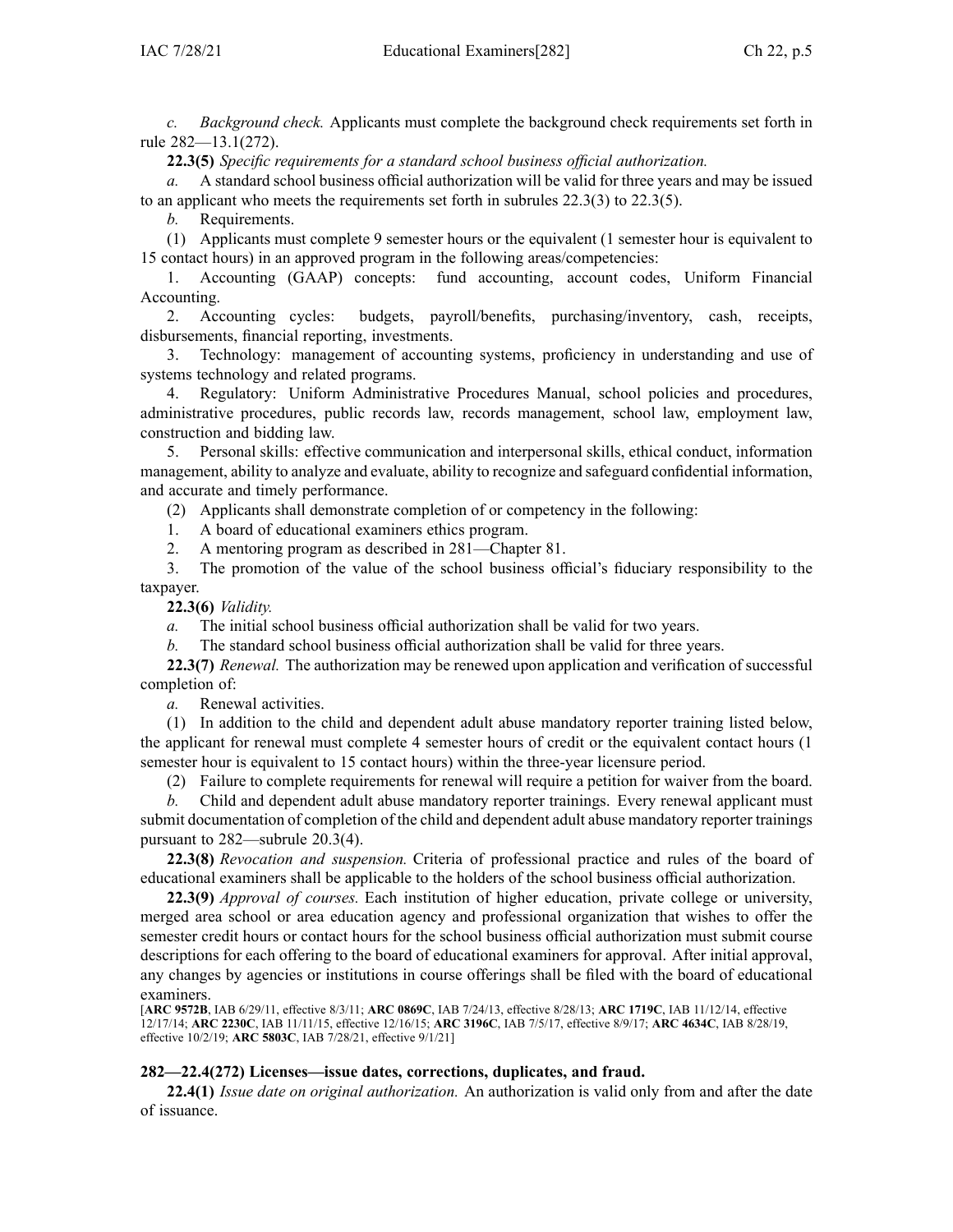**22.4(2)** *Correcting authorization.* If an applicant notifies board staff of <sup>a</sup> typographical or clerical error on the authorization within 30 days of the date of the board's mailing of an authorization, <sup>a</sup> corrected authorization shall be issued without charge to the applicant. If notification of <sup>a</sup> typographical or clerical error is made more than 30 days after the date of the board's mailing of an authorization, <sup>a</sup> corrected authorization shall be issued upon receipt of the fee for issuance of <sup>a</sup> duplicate authorization. For purposes of this rule, typographical or clerical errors include misspellings, errors in the expiration date of an authorization, or errors in the type of authorization issued.

**22.4(3)** *Duplicate authorization.* Upon application and paymen<sup>t</sup> of the fee set out in [282—Chapter](https://www.legis.iowa.gov/docs/iac/chapter/282.12.pdf) [12](https://www.legis.iowa.gov/docs/iac/chapter/282.12.pdf), <sup>a</sup> duplicate authorization shall be issued.

**22.4(4)** *Fraud in procuremen<sup>t</sup> or renewal of authorization.* Fraud in procuremen<sup>t</sup> or renewal of an authorization or falsifying records for authorization purposes will constitute grounds for filing <sup>a</sup> complaint with the board of educational examiners.

[**ARC [9572B](https://www.legis.iowa.gov/docs/aco/arc/9572B.pdf)**, IAB 6/29/11, effective 8/3/11]

### **282—22.5(272) Preliminary native language teaching authorization.**

**22.5(1)** *Authorization.* The preliminary native language teaching authorization is provided to noneducators entering the education profession to teach their native language as <sup>a</sup> foreign language in grades K-6 or grades 7-12.

**22.5(2)** *Application process.* Any person interested in the preliminary native language teaching authorization shall submit the application to the board of educational examiners for an evaluation. Application materials are available from the office of the board of educational examiners online at [www.boee.iowa.gov](http://www.boee.iowa.gov).

## **22.5(3)** *Requirements.*

*a.* The applicant must have completed <sup>a</sup> baccalaureate degree through <sup>a</sup> college or university accredited by an institutional accrediting agency as recognized by the U.S. Department of Education.

*b.* Background check. The applicant must complete the background check requirements set forth in rule [282—13.1](https://www.legis.iowa.gov/docs/iac/rule/282.13.1.pdf)(272).

*c.* The applicant must obtain <sup>a</sup> recommendation from <sup>a</sup> school district administrator verifying that the school district wishes to hire the applicant. Before the applicant is hired, the school district administrator must verify that <sup>a</sup> diligent search was completed to hire <sup>a</sup> fully licensed teacher for the position.

*d.* During the term of the authorization, the applicant must complete board-approved training in the following:

(1) Methods and techniques of teaching. Develop skills to use <sup>a</sup> variety of learning strategies that encourage students' development of critical thinking, problem solving, and performance skills. The methods course must include specific methods and techniques of teaching <sup>a</sup> foreign language and must be appropriate for the level of endorsement.

(2) Curriculum development. Develop an understanding of how students differ in their approaches to learning and create learning opportunities that are equitable and adaptable to diverse learners.

(3) Measurement and evaluation of programs and students. Develop skills to use <sup>a</sup> variety of authentic assessments to measure student progress.

(4) Classroom management. Develop an understanding of individual and group motivation and behavior which creates <sup>a</sup> learning environment that encourages positive social interactions, active engagemen<sup>t</sup> in learning, and self-motivation.

(5) Code of ethics. Develop an understanding of how to foster relationships with parents, school colleagues, and organizations in the larger community to suppor<sup>t</sup> students' learning and development and become aware of the board's rules of professional practice and code of ethics.

(6) Diversity training for educators. Develop an understanding of and sensitivity to the values, beliefs, lifestyles and attitudes of individuals and the diverse groups found in <sup>a</sup> pluralistic society, including preparation that contributes to the education of individuals with disabilities and the gifted and talented.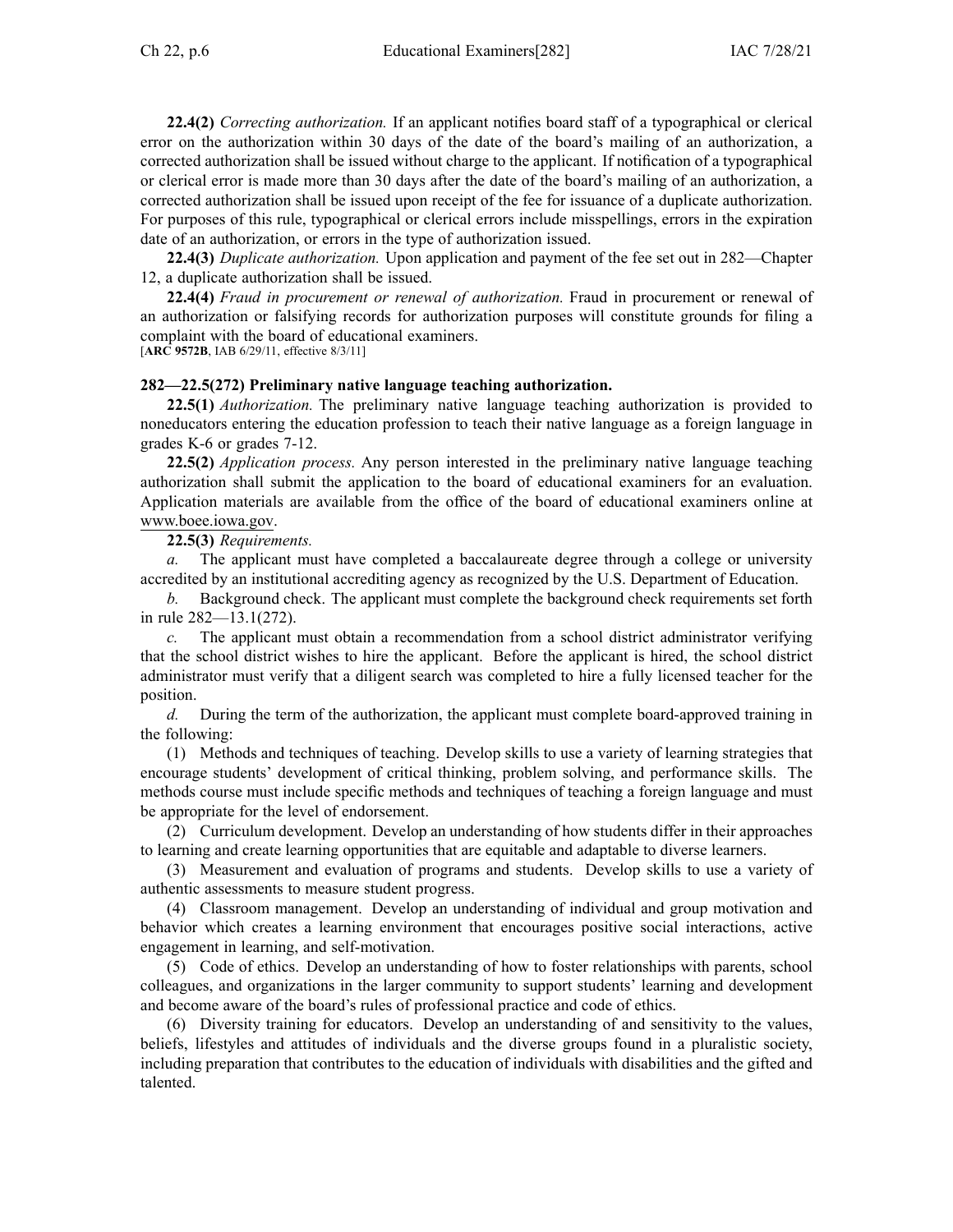*e.* The applicant must be assigned <sup>a</sup> mentor by the hiring school district. The mentor must have four years of teaching experience in <sup>a</sup> related subject area.

*f.* Assessment of native language. The applicant must provide verification of successfully passing the Iowa-mandated assessment(s) by meeting the minimum score set by the Iowa department of education. The cut score may not be waived by the board.

**22.5(4)** *Validity.* This authorization is valid for three years. No conditional licenses may be issued to applicants holding the preliminary native language teaching authorization. No additional endorsement areas may be added.

**22.5(5)** *Renewal.* The authorization is nonrenewable.

**22.5(6)** *Conversion.* The preliminary native language teaching authorization may be converted to <sup>a</sup> native language teaching authorization. The applicant must provide official transcripts verifying the completion of the coursework required in [22.5\(3\)](https://www.legis.iowa.gov/docs/iac/rule/282.22.5.pdf)*"d."*

**22.5(7)** *Revocation and suspension.* Criteria of professional practice and rules of the board of educational examiners shall be applicable to the holders of the preliminary native language teaching authorization. If <sup>a</sup> school district hires an applicant without <sup>a</sup> valid preliminary native language teaching authorization, <sup>a</sup> complaint may be filed against the teacher and the superintendent of the school district.

**22.5(8)** *Approval of courses.* Each institution of higher education, private college or university, community college or area education agency wishing to offer the training for the preliminary native language teaching authorization must submit course descriptions for each offering to the board of educational examiners for approval. After initial approval, any changes by agencies or institutions in course offerings shall be filed with the board of educational examiners.

[**ARC [0562C](https://www.legis.iowa.gov/docs/aco/arc/0562C.pdf)**, IAB 1/23/13, effective 2/27/13; **ARC [2230C](https://www.legis.iowa.gov/docs/aco/arc/2230C.pdf)**, IAB 11/11/15, effective 12/16/15; **ARC [3196C](https://www.legis.iowa.gov/docs/aco/arc/3196C.pdf)**, IAB 7/5/17, effective 8/9/17; **ARC [5803C](https://www.legis.iowa.gov/docs/aco/arc/5803C.pdf)**, IAB 7/28/21, effective 9/1/21]

### **282—22.6(272) Native language teaching authorization.**

**22.6(1)** *Authorization.* The native language teaching authorization allows an individual to teach the individual's native language as <sup>a</sup> foreign language in grades K-8 or grades 5-12.

**22.6(2)** *Application process.* Any person interested in the native language teaching authorization shall submit an application to the board of educational examiners for an evaluation. Application materials are available from the office of the board of educational examiners online at [www.boee.iowa.gov](http://www.boee.iowa.gov).

**22.6(3)** *Requirements.* Applicants must:

*a.* Hold <sup>a</sup> preliminary native language teaching authorization and meet the conversion requirements for the native language teaching authorization, or

*b.* Hold an Iowa teaching license and provide verification of successfully passing the Iowa-mandated assessment(s) by meeting the minimum score set by the Iowa department of education. The cut score may not be waived by the board. Applicants who hold an Iowa teaching license must also obtain <sup>a</sup> recommendation from <sup>a</sup> school district administrator verifying that the school district wishes to hire the applicant. Before the applicant is hired, the school district administrator must verify that <sup>a</sup> diligent search was completed to hire <sup>a</sup> fully licensed teacher with the proper endorsement for the position.

**22.6(4)** *Validity.* This authorization is valid for five years. No Class B licenses may be issued to an applicant holding the native language teaching authorization unless <sup>a</sup> teaching license is additionally obtained. No additional endorsement areas may be added to the native language teaching authorization.

**22.6(5)** *Renewal.*

*a.* Applicants must meet the renewal requirements set forth in rule [282—20.3](https://www.legis.iowa.gov/docs/iac/rule/282.20.3.pdf)(272) and [282—subrule](https://www.legis.iowa.gov/docs/iac/rule/282.20.5.pdf) 20.5(2).

*b.* A one-year extension may be issued if all requirements for the renewal of the native language teaching authorization have not been met. This one-year extension is not renewable.

**22.6(6)** *Revocation and suspension.* Criteria of professional practice and rules of the board of educational examiners shall be applicable to the holders of the native language teaching authorization. If <sup>a</sup> school district hires an applicant without the proper licensure or endorsement, <sup>a</sup> complaint may be filed.

[**ARC [1721C](https://www.legis.iowa.gov/docs/aco/arc/1721C.pdf)**, IAB 11/12/14, effective 12/17/14]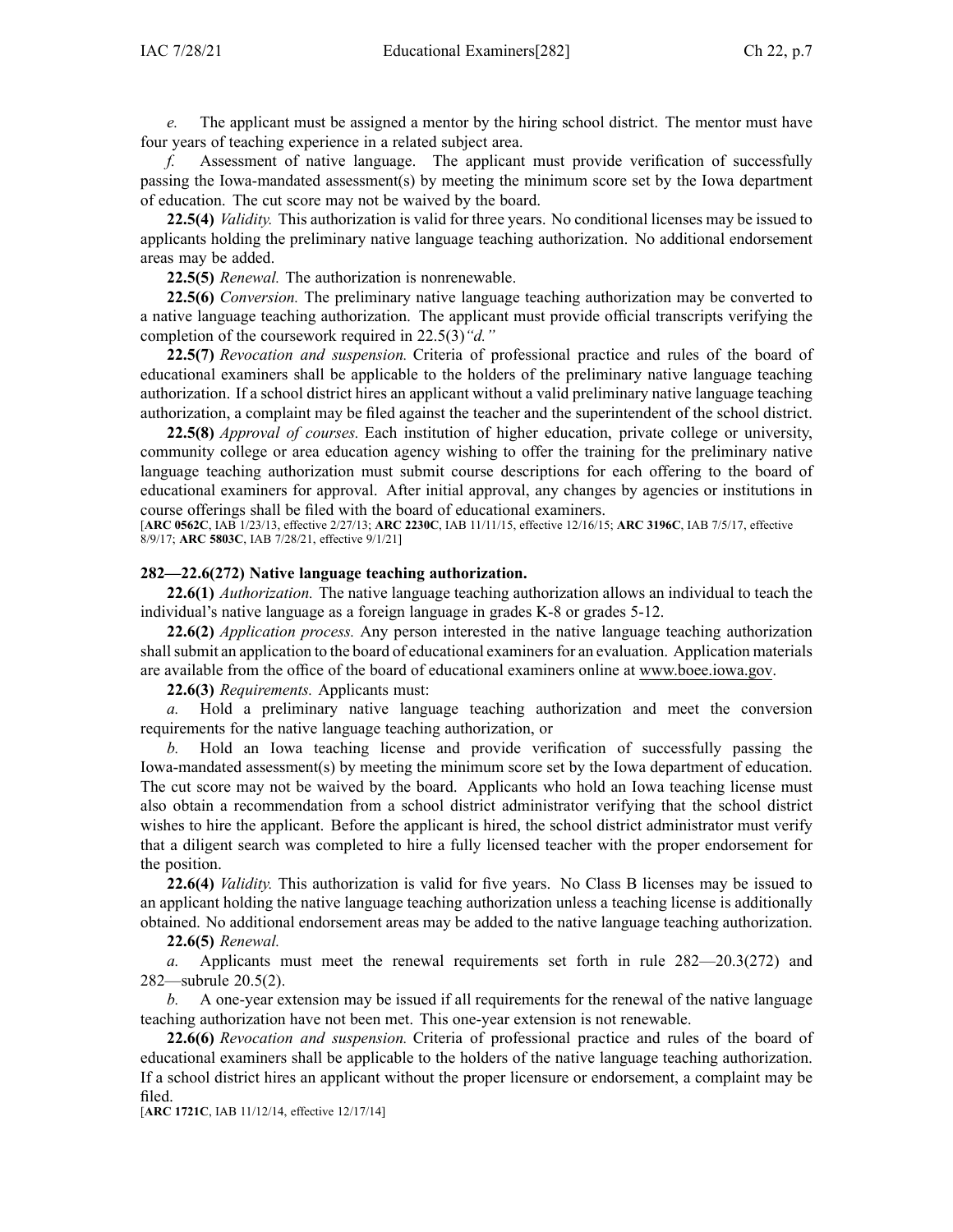# **282—22.7(272) School administration manager authorization.**

**22.7(1)** *Application for authorization.* Effective July 1, 2014, <sup>a</sup> person who is interested in <sup>a</sup> school administration manager authorization will be required to apply for an authorization. The following persons must obtain an authorization:

*a.* A Model 1 SAM, <sup>a</sup> person who is hired to be <sup>a</sup> full-time SAM and who is authorized to assume the responsibilities of <sup>a</sup> SAM;

*b.* A Model 2 SAM, <sup>a</sup> person whose position in the school is reconfigured to include the responsibilities of being <sup>a</sup> SAM and is authorized as <sup>a</sup> SAM; and

*c.* A Model 3 SAM, <sup>a</sup> person who is <sup>a</sup> secretary/administrative assistant and is also authorized as <sup>a</sup> SAM.

**22.7(2)** *Responsibilities.* A school administration manager authorization allows an individual to assist <sup>a</sup> school administrator in performing noninstructional, administrative-type duties.

**22.7(3)** *Application process.* Any person interested in the school administration manager authorization shall submit to the board of educational examiners an application which includes <sup>a</sup> written verification of employment from <sup>a</sup> school district administrator. Application materials are available from the office of the board of educational examiners online at [www.boee.iowa.gov](http://www.boee.iowa.gov).

**22.7(4)** *Specific requirements for an initial school administration manager authorization.* Applicants for an initial school administration manager authorization shall have completed the following requirements:

*a. Education.* Applicanats must hold <sup>a</sup> high school degree or general equivalency diploma.

*b. Minimum age.* Applicants must have attained <sup>a</sup> minimum age of 18 years.

*c. Background check.* Applicants must complete the background check requirements set forth in rule [282—13.1](https://www.legis.iowa.gov/docs/iac/rule/282.13.1.pdf)(272).

**22.7(5)** *Specific requirements for <sup>a</sup> standard school administration manager authorization.* The initial school administration manager authorization shall be converted to the standard school administration manager authorization provided the following requirements are met.

*a. Training.* A school administration manager shall attend an approved training program at the onset of the individual's hire as <sup>a</sup> school administration manager. The training for school administration managers is set forth in [281—subrule](https://www.legis.iowa.gov/docs/iac/rule/281.82.7.pdf) 82.7(2).

*b. Experience.* An applicant shall complete one year of experience as <sup>a</sup> school administration manager in an Iowa school. The supervising administratorshall verify this experience and the applicant's completion of the required competencies.

*c. Competencies.* Applicants shall demonstrate completion of or competency in the following:

(1) Each school administration manager shall demonstrate competence in technology appropriate to the school administration manager position. The school administration manager will:

1. Become proficient in the use of the approved time-tracking software tool;

2. Schedule the administrator's time using the approved software, update and reconcile the calendar daily, and attempt to pre-calendar the administrator at or above the administrator's goal; and

3. Regularly schedule, review, and reflect with the administrator on the graphs and data provided through the software.

(2) Each school administration manager shall demonstrate appropriate personal skills. The school administration manager:

1. Is an effective communicator with all stakeholders, including but not limited to colleagues, community members, parents, and students;

2. Works effectively with employees, students, and stakeholders.

3. Maintains confidentiality when dealing with student, parent, and staff issues;

4. Clearly understands the administrator's philosophy of behavior expectations and consequences; and

5. Maintains an environment of mutual respect, rapport, and fairness.

**22.7(6)** *Validity.*

*a.* The initial school administration manager authorization shall be valid for three years.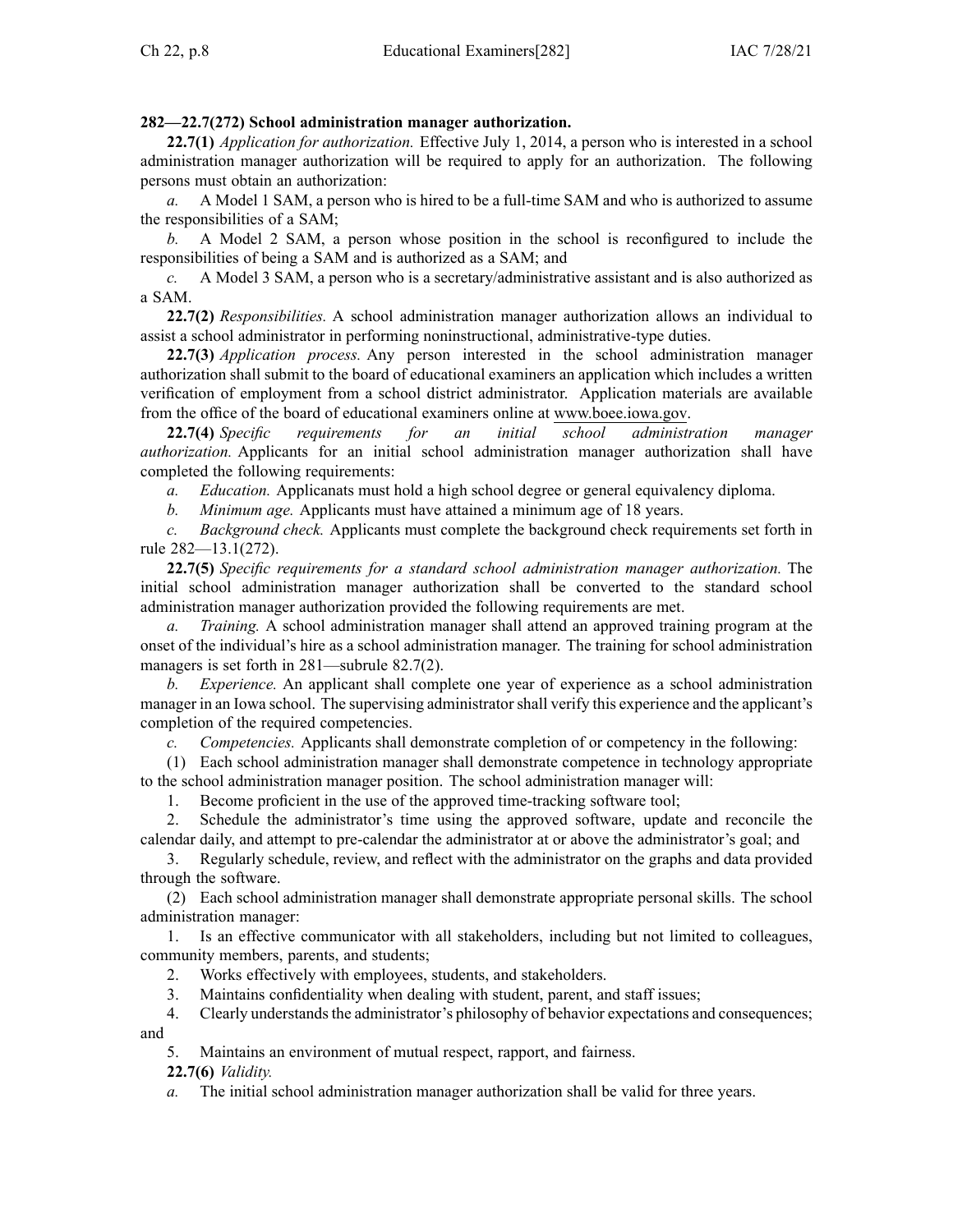*b.* The standard school administration manager authorization shall be valid for five years. **22.7(7)** *Renewal.*

The initial school administration manager authorization may be renewed once if the applicant has not previously had employment as <sup>a</sup> school administration manager but can at the time of application provide evidence of employment as <sup>a</sup> school administration manager.

*b.* The standard school administration manager authorization may be renewed upon application and verification of successful completion of the following:

(1) Renewal activities. The applicant for renewal must complete three semester hours of credit through authorized SAM training or online training courses approved by the board of educational examiners in collaboration with the department of education.

(2) Child and dependent adult abuse mandatory reporter trainings. Every renewal applicant must submit documentation of completion of the child and dependent adult abuse mandatory reporter trainings pursuan<sup>t</sup> to 282—subrule 20.3(4).

**22.7(8)** *Extension.* A one-year extension of the school administration manager authorization may be issued if the applicant does not meet the renewal requirements. The applicant must secure the signature of the superintendent or designee before the extension will be issued.

**22.7(9)** *Revocation and suspension.* Criteria of professional practice and rules of the board of educational examiners shall be applicable to the holders of the school administration manager authorization.

**22.7(10)** *Approval of courses.* Each institution of higher education, private college or university, community college, area education agency and professional organization that wishesto offer the semester credit hours for the school administration manager authorization must submit course descriptions for each offering to the board of educational examiners for approval. After initial approval, any changes by agencies or institutions in course offerings shall be filed with the board of educational examiners.

[**ARC [1086C](https://www.legis.iowa.gov/docs/aco/arc/1086C.pdf)**, IAB 10/16/13, effective 11/20/13; **ARC [1542C](https://www.legis.iowa.gov/docs/aco/arc/1542C.pdf)**, IAB 7/23/14, effective 8/27/14; **ARC [1721C](https://www.legis.iowa.gov/docs/aco/arc/1721C.pdf)**, IAB 11/12/14, effective 12/17/14; **ARC [2230C](https://www.legis.iowa.gov/docs/aco/arc/2230C.pdf)**, IAB 11/11/15, effective 12/16/15; **ARC [4634C](https://www.legis.iowa.gov/docs/aco/arc/4634C.pdf)**, IAB 8/28/19, effective 10/2/19]

### **282—22.8(272) iJAG authorization.**

**22.8(1)** *Authorization.* The Iowa jobs for America's graduates (iJAG) authorization is provided to noneducators entering the education profession to teach iJAG coursework in grades 7-12.

**22.8(2)** *Application process.* Any person interested in the iJAG authorization shall submit the application to the board of educational examiners for an evaluation. Application materials are available from the office of the board of educational examiners online at [www.boee.iowa.gov](http://www.boee.iowa.gov).

**22.8(3)** *Requirements.*

*a.* The applicant must have completed <sup>a</sup> baccalaureate degree.

*b.* Background check. The applicant must complete the background check requirements set forth in rule [282—13.1](https://www.legis.iowa.gov/docs/iac/rule/282.13.1.pdf)(272).

*c.* The applicant must have completed <sup>a</sup> board of educational examiners-approved iJAG training program consisting of the following components and totaling <sup>a</sup> minimum of 40 clock hours annually:

(1) Instructional methods. Develop skills to effectively deliver project-based instruction in the iJAG core competencies.

(2) Curriculum. Develop skills to effectively develop curriculum, projects and other educational opportunities consistent with the goals of iJAG.

(3) Measurement and evaluation of programs and students. Analyze student data, administer testing, and monitor the following: basic skills, individualized development plans, attendance, graduation requirements, and course enrollment.

(4) Code of ethics. Develop an understanding of how to foster relationships with parents, students, school colleagues, and organizations in the larger community to suppor<sup>t</sup> students' learning and development and become aware of the board's rules of professional practice and code of ethics.

(5) Diversity training for educators. Develop an understanding of and sensitivity to the values, beliefs, lifestyles and attitudes of individuals and the diverse groups found in <sup>a</sup> pluralistic society,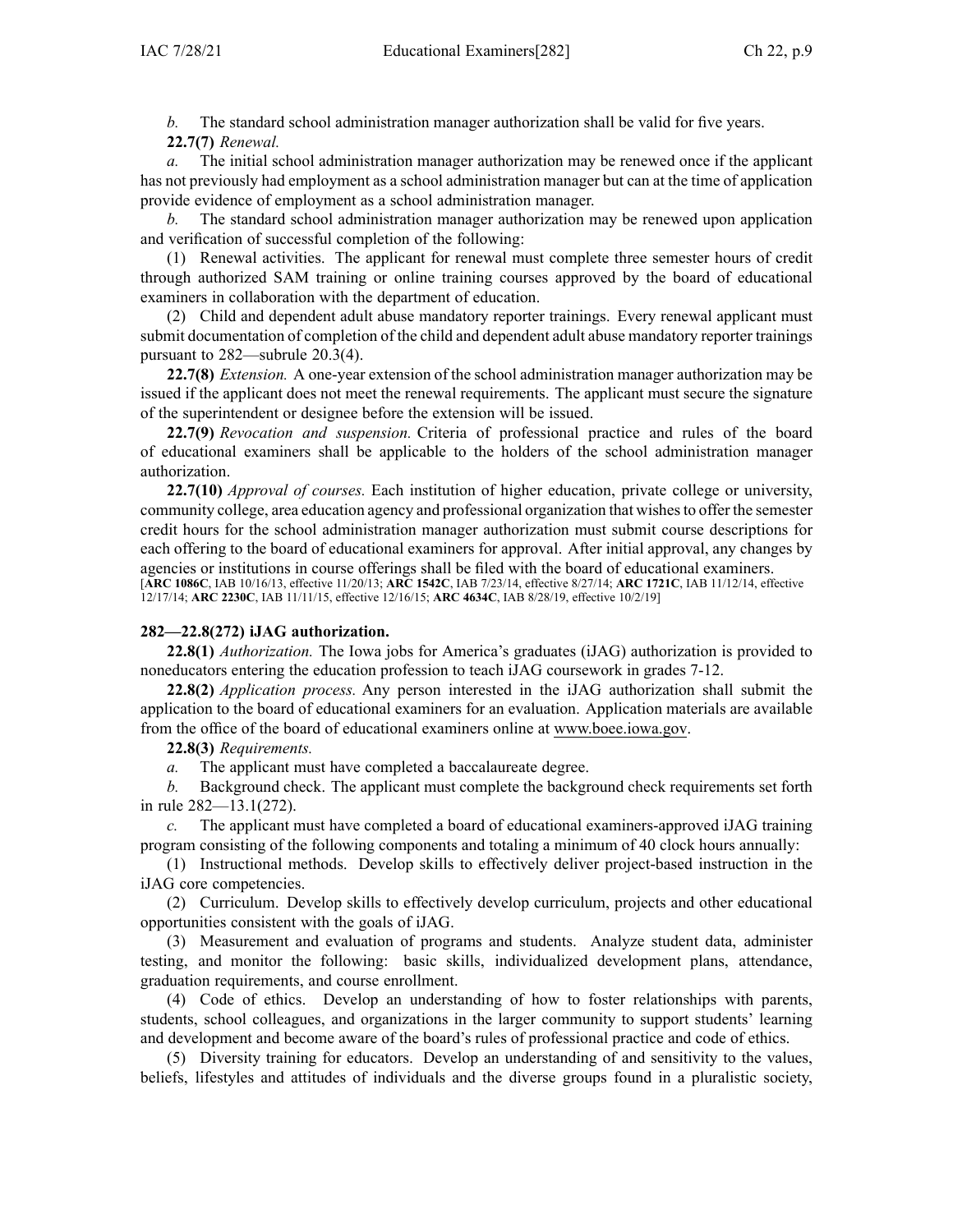including preparation that contributes to the education of individuals with disabilities and the gifted and talented.

*d.* The applicant must obtain <sup>a</sup> recommendation from an iJAG administrator verifying that the organization wishes to hire the applicant.

*e.* The applicant must be assigned <sup>a</sup> mentor by the hiring school district. The mentor must have four years of teaching experience.

**22.8(4)** *Validity.* This authorization is valid for five years. No Class B license or license based on administrative decision may be issued to an applicant holding the iJAG authorization unless <sup>a</sup> teaching license is additionally obtained. No additional endorsement areas may be added to the iJAG authorization.

**22.8(5)** *Renewal.* An applicant for renewal of the iJAG authorization must provide verification of completion of the following:

*a.* Required iJAG training as verified through an iJAG administrator.

*b.* Child and dependent adult abuse training as stated in [282—subrule](https://www.legis.iowa.gov/docs/iac/rule/282.20.3.pdf) 20.3(4).

**22.8(6)** *Revocation and suspension.* Criteria of professional practice and rules of the board of educational examiners shall be applicable to the holder of the iJAG authorization.

[**ARC [1322C](https://www.legis.iowa.gov/docs/aco/arc/1322C.pdf)**, IAB 2/19/14, effective 3/26/14; **ARC [1721C](https://www.legis.iowa.gov/docs/aco/arc/1721C.pdf)**, IAB 11/12/14, effective 12/17/14; **ARC [2230C](https://www.legis.iowa.gov/docs/aco/arc/2230C.pdf)**, IAB 11/11/15, effective 12/16/15]

### **282—22.9(272) Requirements for the career and technical secondary authorization.**

**22.9(1)** *Authorization.* This authorization is provided to noneducators entering the education profession to instruct in occupations and specialty fields that are recognized in career and technical service areas and career cluster areas.

**22.9(2)** *Application process.* Any person interested in the career and technical secondary authorization shall submit the application to the board of educational examiners for an evaluation. Application materials are available from the office of the board of educational examiners online at [www.boee.iowa.gov](http://www.boee.iowa.gov). Degrees and semester hour credits shall be completed through <sup>a</sup> college or university accredited by an institutional accrediting agency as recognized by the U.S. Department of Education.

**22.9(3)** *Specific requirements for the initial career and technical secondary authorization.*

*a.* The applicant must meet the background check requirements for licensure set forth in rule [282—13.1](https://www.legis.iowa.gov/docs/iac/rule/282.13.1.pdf)(272).

*b.* The applicant must obtain <sup>a</sup> recommendation from <sup>a</sup> school district administrator verifying that the school district wishes to hire the applicant.

- *c.* Applicants shall meet one of the following qualifications:
- (1) 6,000 hours of recent and relevant experience;
- (2) 4,000 hours of recent and relevant experience if the applicant holds <sup>a</sup> baccalaureate degree;

(3) 3,000 hours of recent and relevant experience if the applicant holds an associate's degree in the teaching endorsement area sought, if such <sup>a</sup> degree is considered terminal for that field of instruction;

(4) Hold <sup>a</sup> baccalaureate or graduate degree or closely related degree in the teaching endorsement area sought; or

(5) Hold <sup>a</sup> baccalaureate degree in any area ofstudy if at least 18 of the credit hours were completed in the teaching endorsement area sought.

Recent and relevant experience shall have been accrued within the ten years prior to the date of application. Experience that does not meet these criteria may be considered at the discretion of the executive director. In subjects for which state registration, certification or licensure is required, the applicant must hold the appropriate license, registration or certificate before the initial career and technical secondary authorization or the career and technical secondary authorization will be issued.

*d.* The applicant must provide documentation of completion of <sup>a</sup> code of professional conduct and ethics training approved by the board of educational examiners.

*e.* Coursework requirements.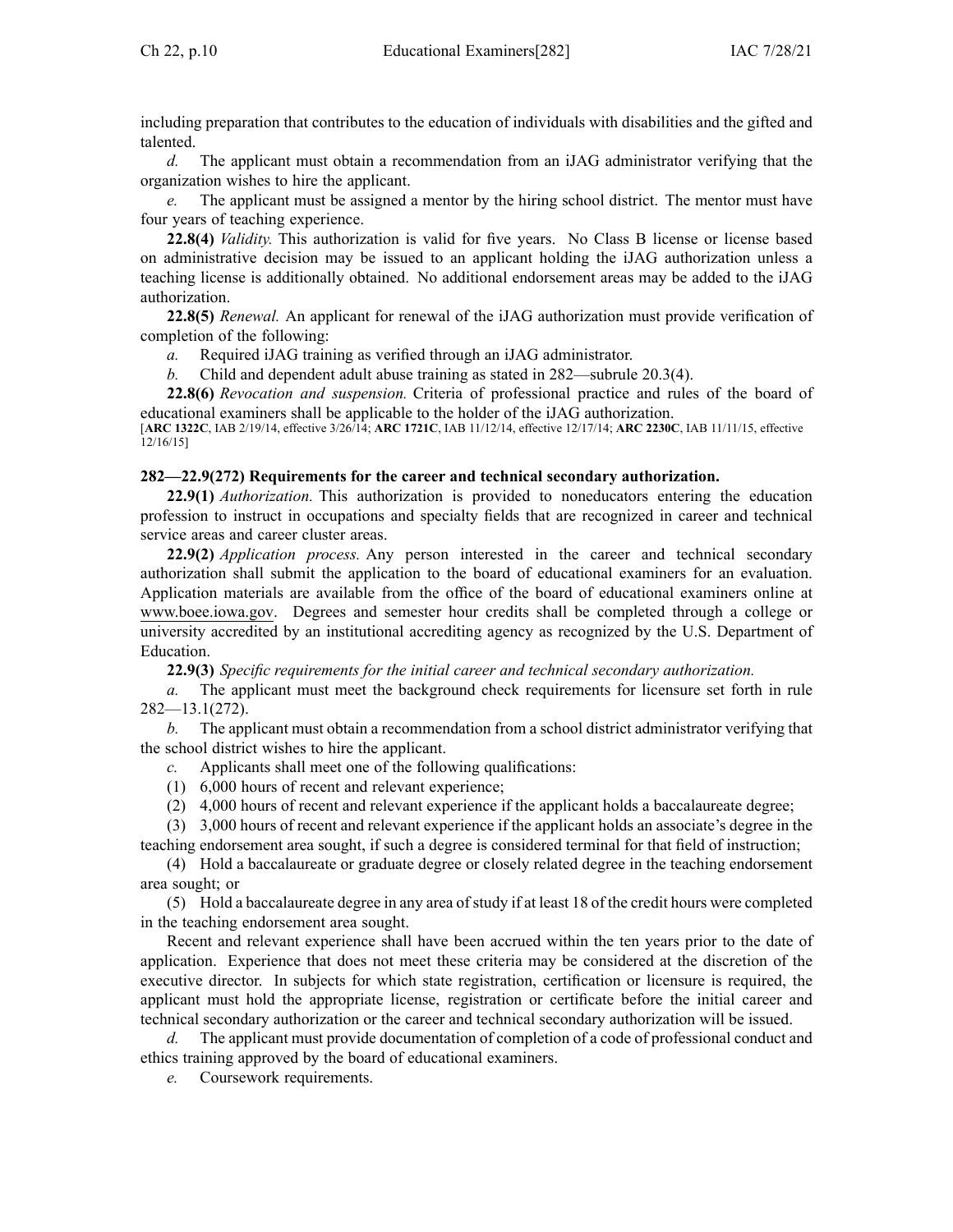(1) Applicants must commit to complete the following requirements within the term of the initial authorization. Coursework must be completed for semester hour credit.

1. Coursework in the methods and techniques of career and technical education.

2. Coursework in course and curriculum development.

3. Coursework in the measurement and evaluation of programs and students.

4. An approved human relations course.

5. Coursework in the instruction of exceptional learners to include the education of individuals with disabilities and the gifted and talented.

(2) Applicants who believe that their previous college coursework meets the coursework requirements in [22.9\(3\)](https://www.legis.iowa.gov/docs/iac/rule/282.22.9.pdf)*"e"*(1) may have the specific requirements waived. Transcripts or other supporting data should be provided to <sup>a</sup> teacher educator at one of the institutions which has an approved teacher education program. The results of the competency determination shall be forwarded with recommendations to the board of educational examiners. Board personnel will make final determination as to the competencies mastered and cite coursework which ye<sup>t</sup> needs to be completed, if any.

**22.9(4)** *Validity—initial authorization.* The initial career and technical secondary authorization is valid for three years.

**22.9(5)** *Renewal.* The initial career and technical secondary authorization may be renewed once if the candidate can demonstrate that coursework progress has been made.

**22.9(6)** *Conversion.* The initial career and technical secondary authorization may be converted to <sup>a</sup> career and technical secondary authorization if the applicant has met the following:

*a.* Completion of the required coursework set forth in paragraph [22.9\(3\)](https://www.legis.iowa.gov/docs/iac/rule/282.22.9.pdf)*"e."*

*b.* Documentation of completion of <sup>a</sup> code of professional conduct and ethics training approved by the board of educational examiners. The training must be completed after the issuance of the initial authorization and no more than three years prior to the date of application.

**22.9(7)** *Specific requirements for the career and technical secondary authorization.*

*a.* This authorization is valid for five years.

*b.* An applicant for this authorization must first meet the requirements for the initial career and technical secondary authorization.

*c.* Renewal requirements for the career and technical secondary authorization. Applicants for renewal must meet the requirements set forth in [282—subrule](https://www.legis.iowa.gov/docs/iac/rule/282.20.5.pdf) 20.5(1) and [282—paragraphs](https://www.legis.iowa.gov/docs/iac/rule/282.20.5.pdf) 20.5(2)*"a"* to *["d."](https://www.legis.iowa.gov/docs/iac/rule/282.20.5.pdf)*

**22.9(8)** *Revocation and suspension.* Criteria of professional practice and rules of the board of educational examiners shall be applicable to the holders of the initial career and technical secondary authorization or the career and technical secondary authorization. If <sup>a</sup> school district hires an applicant without <sup>a</sup> valid license or authorization, <sup>a</sup> complaint may be filed against the teacher and the superintendent of the school district.

[**ARC [2015C](https://www.legis.iowa.gov/docs/aco/arc/2015C.pdf)**, IAB 6/10/15, effective 7/15/15; **ARC [3633C](https://www.legis.iowa.gov/docs/aco/arc/3633C.pdf)**, IAB 2/14/18, effective 3/21/18; **ARC [5323C](https://www.legis.iowa.gov/docs/aco/arc/5323C.pdf)**, IAB 12/16/20, effective 1/20/21; **ARC [5803C](https://www.legis.iowa.gov/docs/aco/arc/5803C.pdf)**, IAB 7/28/21, effective 9/1/21]

**282—22.10(272) Activities administration authorization.** An activities administration authorization allows an individual to administer any pupil activity program in <sup>a</sup> K-12 school setting.

**22.10(1)** *Application process.* Any person interested in the activities administration authorization shall submit an application and records of credit to the board of educational examiners for an evaluation of the required courses or contact hours. Application materials are available from the office of the board of educational examiners online at [www.boee.iowa.gov](http://www.boee.iowa.gov). Degrees and semester hour credits shall be completed through <sup>a</sup> college or university accredited by an institutional accrediting agency asrecognized by the U.S. Department of Education.

*a. Requirements.* Applicants for the activities administration authorization shall meet the following requirements:

(1) Degree. A baccalaureate degree or higher in athletic administration or related field is required.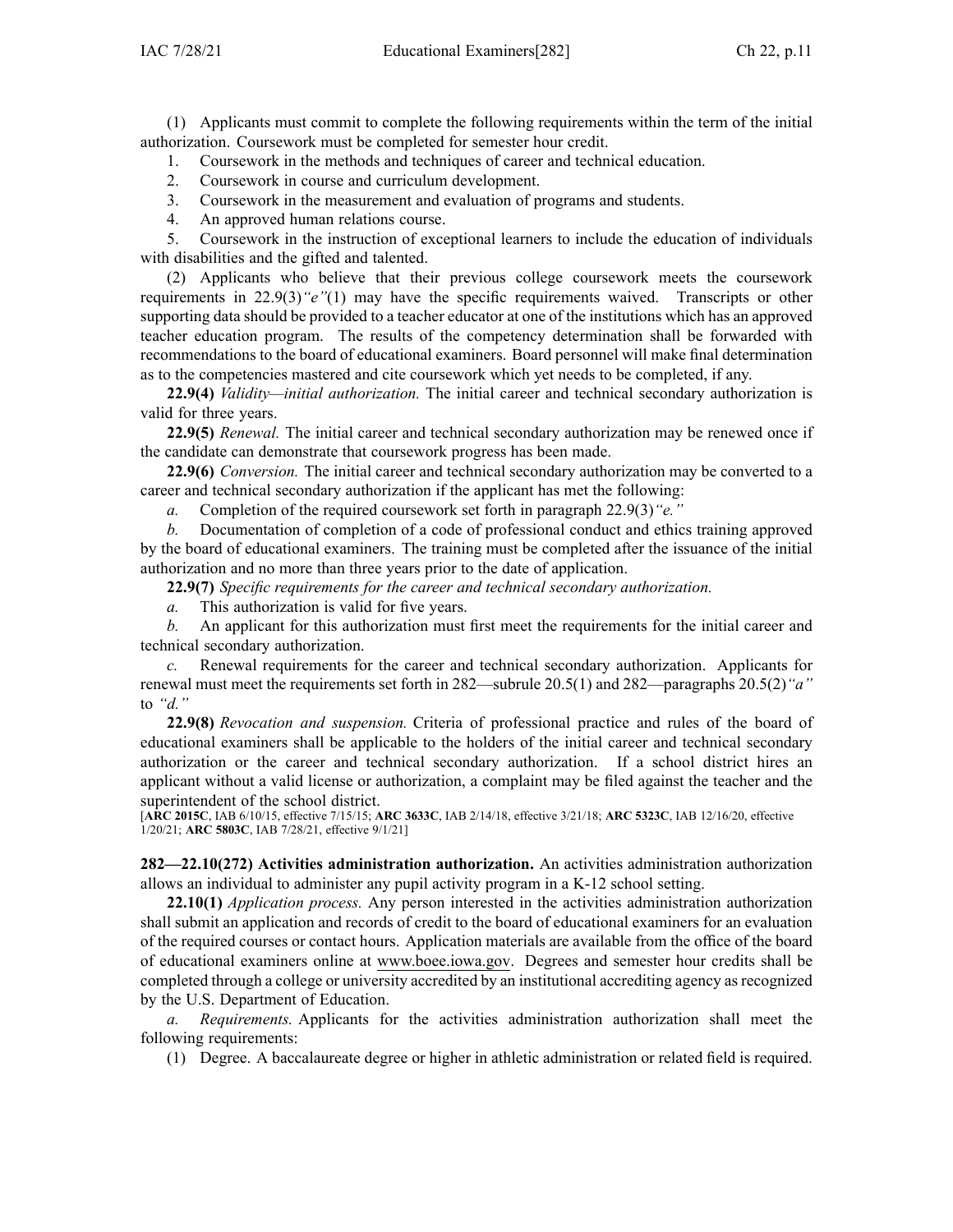(2) Credit hours. Applicants must complete credit hours or courses offered by the Leadership Training Institute (LTI) from the National Interscholastic Athletic Administrators Association in the following areas:

1. Successful completion of 1 semester credit hour or LTI course relating to knowledge and understanding of risk management, Title IX, sexual harassment, hazing, Americans with Disabilities Act (ADA), and employment law as they pertain to the role of the activities administrator.

2. Successful completion of 1 semester credit hour or LTI course relating to knowledge and understanding of activities administration foundations including philosophy, leadership, professional programs and activities administration principles, strategies and methods.

3. Successful completion of 1 semester credit hour or LTI course relating to knowledge and understanding of the role of the activities director in supporting and developing sports medicine programs, managemen<sup>t</sup> of athletic player equipment, concussion assessment and proper fitting of athletic protective equipment, and sports field safety.

4. Successful completion of 1 semester credit hour or LTI course relating to knowledge and understanding of the techniques and theory of coaching concepts and strategies for interscholastic budget and concepts and strategies for interscholastic fundraising.

5. Successful completion of 1 semester credit hour or LTI course, approved by the board, relating to the assessment and evaluation of interscholastic athletic programs and personnel, dealing with challenging personalities, and administration of professional growth programs for interscholastic personnel.

6. Successful completion of the concussion training approved by the Iowa High School Athletic Association or Iowa Girls High School Athletic Union.

*b. Minimum age.* Applicants must have attained <sup>a</sup> minimum age of 21 years.

*c. Background check.* Applicants must complete the background check requirements set forth in rule [282—13.1](https://www.legis.iowa.gov/docs/iac/rule/282.13.1.pdf)(272).

**22.10(2)** *Validity.* The activities administration authorization shall be valid for five years. **22.10(3)** *Renewal.*

*a.* The authorization may be renewed upon application and verification of successful completion of the following renewal activities:

(1) Applicants for renewal of an activities administration authorization must complete one of the following professional development options:

1. Document attendance at one state IHSADA convention and one LTI course relating to the knowledge and understanding of professional ethics and legal responsibilities of activities administrators.

2. Complete three LTI courses.

3. Complete 2 semester hours of college credit.

4. Complete 2 licensure renewal credits from an approved provider.

(2) Applicants for renewal of an activities authorization must complete child and dependent adult abuse training as stated in [282—subrule](https://www.legis.iowa.gov/docs/iac/rule/282.20.3.pdf) 20.3(4).

*b.* A one-year extension of the applicant's activities administration authorization may be issued if all requirements for the renewal of the activities administrator authorization have not been met. The one-year extension is nonrenewable.

**22.10(4)** *Revocation and suspension.* Criteria of professional practice and rules of the board of educational examiners shall be applicable to the holders of the activities administration authorization. [**ARC [1718C](https://www.legis.iowa.gov/docs/aco/arc/1718C.pdf)**, IAB 11/12/14, effective 12/17/14; **ARC [2230C](https://www.legis.iowa.gov/docs/aco/arc/2230C.pdf)**, IAB 11/11/15, effective 12/16/15; **ARC [5803C](https://www.legis.iowa.gov/docs/aco/arc/5803C.pdf)**, IAB 7/28/21, effective 9/1/21]

**282—22.11(272) Extension.** For authorizations established in this chapter, <sup>a</sup> one-year extension may be issued if the applicant does not meet the requirements for authorization conversion or renewal. The applicant shall secure the signature of the superintendent or designee of the applicant's employer and shall submit all required materials before the extension will be issued. This one-year extension is nonrenewable.

This rule is intended to implement Iowa Code section [272.31](https://www.legis.iowa.gov/docs/ico/section/272.31.pdf). [**ARC [2121C](https://www.legis.iowa.gov/docs/aco/arc/2121C.pdf)**, IAB 9/2/15, effective 10/7/15]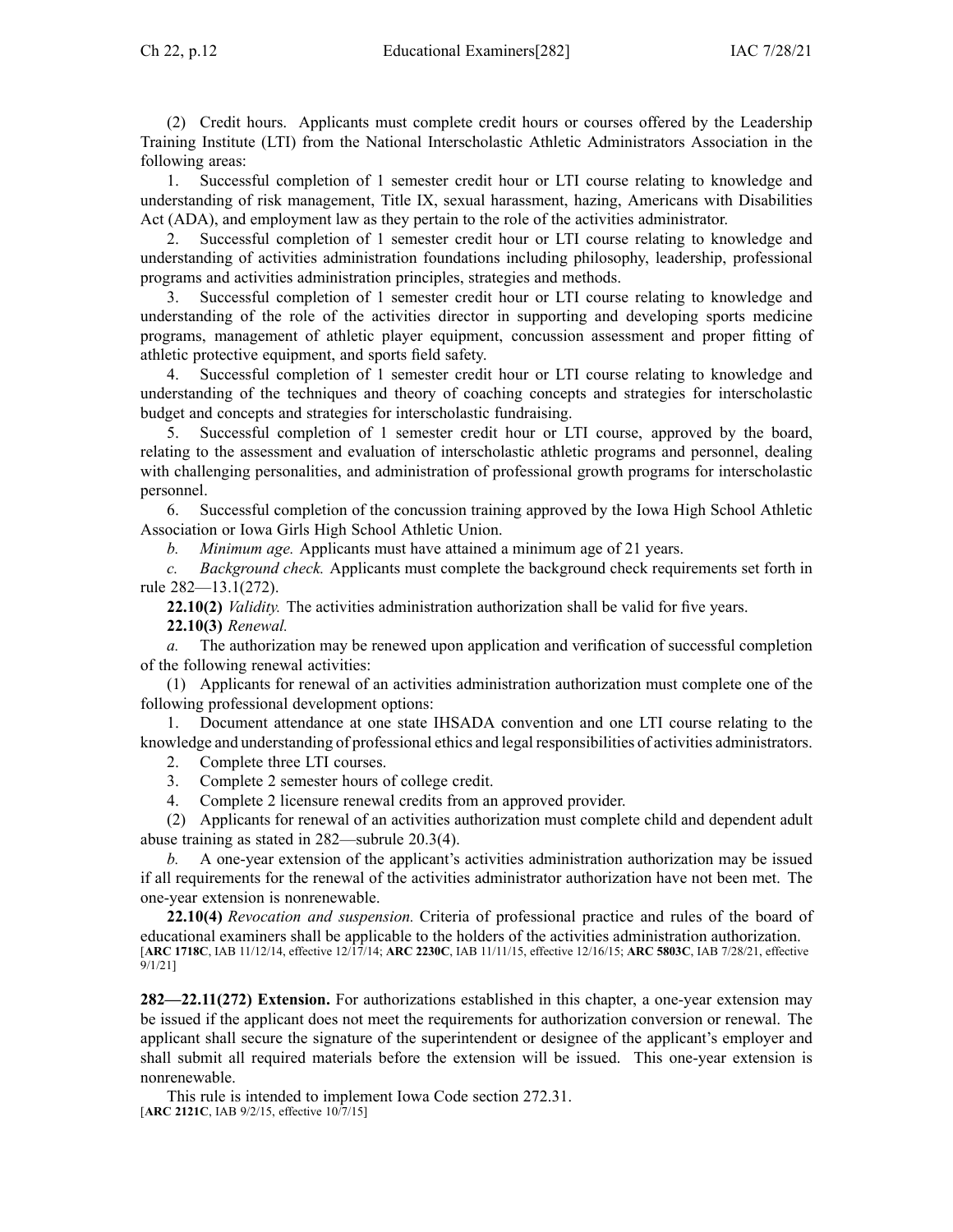# **282—22.12(272) Orientation and mobility authorization.**

**22.12(1)** *Authorization.* The holder of this authorization may teach pupils with <sup>a</sup> visual impairment (see Iowa Code section [256B.2](https://www.legis.iowa.gov/docs/ico/section/256B.2.pdf)), including those pupils who are deaf-blind.

**22.12(2)** *Initial orientation and mobility authorization.* The initial authorization is valid for three years. Degrees and semester hour credits shall be completed through <sup>a</sup> college or university accredited by an institutional accrediting agency as recognized by the U.S. Department of Education. An applicant must:

*a.* Hold <sup>a</sup> baccalaureate or master's degree from an approved state program in orientation and mobility or equivalent coursework.

*b.* Have completed an approved human relations component.

*c.* Have completed the exceptional learner program, which must include preparation that contributes to the education of students with disabilities and students who are gifted and talented.

*d.* Have completed <sup>a</sup> minimum of 21 semester credit hours in the following areas:

(1) Medical aspects of blindness and visual impairment, including sensory motor.

(2) Psychosocial aspects of blindness and visual impairment.

- (3) Child development.
- (4) Concept development.
- (5) History of orientation and mobility.
- (6) Foundations of orientation and mobility.
- (7) Orientation and mobility instructional methods and assessments.
- (8) Techniques of orientation and mobility.
- (9) Research or evidence-based practices in orientation and mobility.
- (10) Professional issues in orientation and mobility, including legal issues.

*e.* Have completed at least 350 hours of fieldwork and training under the supervision of the university program.

*f.* Have completed the background check requirements set forth in rule [282—13.1](https://www.legis.iowa.gov/docs/iac/rule/282.13.1.pdf)(272).

**22.12(3)** *Standard orientation and mobility license.* An applicant must:

- *a.* Complete the requirements set forth in subrule 22.12(2).
- *b.* Verify successful completion of <sup>a</sup> three-year probationary period.

**22.12(4)** *Renewal of orientation and mobility license.* Applicants must meet the renewal requirements set forth in rule [282—20.3](https://www.legis.iowa.gov/docs/iac/rule/282.20.3.pdf)(272) and [282—subrule](https://www.legis.iowa.gov/docs/iac/rule/282.20.5.pdf) 20.5(2).

**22.12(5)** *Exception.* An orientation and mobility specialist is not eligible for any administrator license in either general education or special education.

[**ARC [5322C](https://www.legis.iowa.gov/docs/aco/arc/5322C.pdf)**, IAB 12/16/20, effective 1/20/21; **ARC [5803C](https://www.legis.iowa.gov/docs/aco/arc/5803C.pdf)**, IAB 7/28/21, effective 9/1/21]

These rules are intended to implement Iowa Code chapter [272](https://www.legis.iowa.gov/docs/ico/chapter/272.pdf).

[Filed 12/24/08, Notice 10/22/08—published 1/14/09, effective 2/18/09] [\[Filed](https://www.legis.iowa.gov/docs/aco/arc/7745B.pdf) ARC 7745B ([Notice](https://www.legis.iowa.gov/docs/aco/arc/7329B.pdf) ARC 7329B, IAB 11/5/08), IAB 5/6/09, effective 6/10/09] [[Filed](https://www.legis.iowa.gov/docs/aco/arc/9572B.pdf) ARC 9572B [\(Notice](https://www.legis.iowa.gov/docs/aco/arc/9381B.pdf) ARC 9381B, IAB 2/23/11), IAB 6/29/11, effective 8/3/11] [[Filed](https://www.legis.iowa.gov/docs/aco/arc/0562C.pdf) ARC 0562C ([Notice](https://www.legis.iowa.gov/docs/aco/arc/0443C.pdf) ARC 0443C, IAB 11/14/12), IAB 1/23/13, effective 2/27/13] [[Filed](https://www.legis.iowa.gov/docs/aco/arc/0865C.pdf) ARC 0865C ([Notice](https://www.legis.iowa.gov/docs/aco/arc/0676C.pdf) ARC 0676C, IAB 4/3/13), IAB 7/24/13, effective 8/28/13] [[Filed](https://www.legis.iowa.gov/docs/aco/arc/0866C.pdf) ARC 0866C ([Notice](https://www.legis.iowa.gov/docs/aco/arc/0696C.pdf) ARC 0696C, IAB 5/1/13), IAB 7/24/13, effective 8/28/13] [Filed ARC [0869C](https://www.legis.iowa.gov/docs/aco/arc/0869C.pdf) (Notice ARC [0704C](https://www.legis.iowa.gov/docs/aco/arc/0704C.pdf), IAB 5/1/13), IAB 7/24/13, effective 8/28/13] [[Filed](https://www.legis.iowa.gov/docs/aco/arc/1086C.pdf) ARC 1086C ([Notice](https://www.legis.iowa.gov/docs/aco/arc/0877C.pdf) ARC 0877C, IAB 7/24/13), IAB 10/16/13, effective 11/20/13] [Filed ARC [1087C](https://www.legis.iowa.gov/docs/aco/arc/1087C.pdf) ([Notice](https://www.legis.iowa.gov/docs/aco/arc/0878C.pdf) ARC 0878C, IAB 7/24/13), IAB 10/16/13, effective 11/20/13] [[Filed](https://www.legis.iowa.gov/docs/aco/arc/1322C.pdf) ARC 1322C ([Notice](https://www.legis.iowa.gov/docs/aco/arc/1180C.pdf) ARC 1180C, IAB 11/13/13), IAB 2/19/14, effective 3/26/14] [Filed ARC [1542C](https://www.legis.iowa.gov/docs/aco/arc/1542C.pdf) ([Notice](https://www.legis.iowa.gov/docs/aco/arc/1379C.pdf) ARC 1379C, IAB 3/19/14), IAB 7/23/14, effective 8/27/14] [[Filed](https://www.legis.iowa.gov/docs/aco/arc/1720C.pdf) ARC 1720C ([Notice](https://www.legis.iowa.gov/docs/aco/arc/1552C.pdf) ARC 1552C, IAB 7/23/14), IAB 11/12/14, effective 12/17/14] [[Filed](https://www.legis.iowa.gov/docs/aco/arc/1719C.pdf) ARC 1719C ([Notice](https://www.legis.iowa.gov/docs/aco/arc/1551C.pdf) ARC 1551C, IAB 7/23/14), IAB 11/12/14, effective 12/17/14] [[Filed](https://www.legis.iowa.gov/docs/aco/arc/1721C.pdf) ARC 1721C ([Notice](https://www.legis.iowa.gov/docs/aco/arc/1604C.pdf) ARC 1604C, IAB 9/3/14), IAB 11/12/14, effective 12/17/14] [[Filed](https://www.legis.iowa.gov/docs/aco/arc/1718C.pdf) ARC 1718C ([Notice](https://www.legis.iowa.gov/docs/aco/arc/1605C.pdf) ARC 1605C, IAB 9/3/14), IAB 11/12/14, effective 12/17/14] [Filed ARC [2015C](https://www.legis.iowa.gov/docs/aco/arc/2015C.pdf) ([Notice](https://www.legis.iowa.gov/docs/aco/arc/1917C.pdf) ARC 1917C, IAB 3/18/15), IAB 6/10/15, effective 7/15/15] [[Filed](https://www.legis.iowa.gov/docs/aco/arc/2121C.pdf) ARC 2121C ([Notice](https://www.legis.iowa.gov/docs/aco/arc/2024C.pdf) ARC 2024C, IAB 6/10/15), IAB 9/2/15, effective 10/7/15]